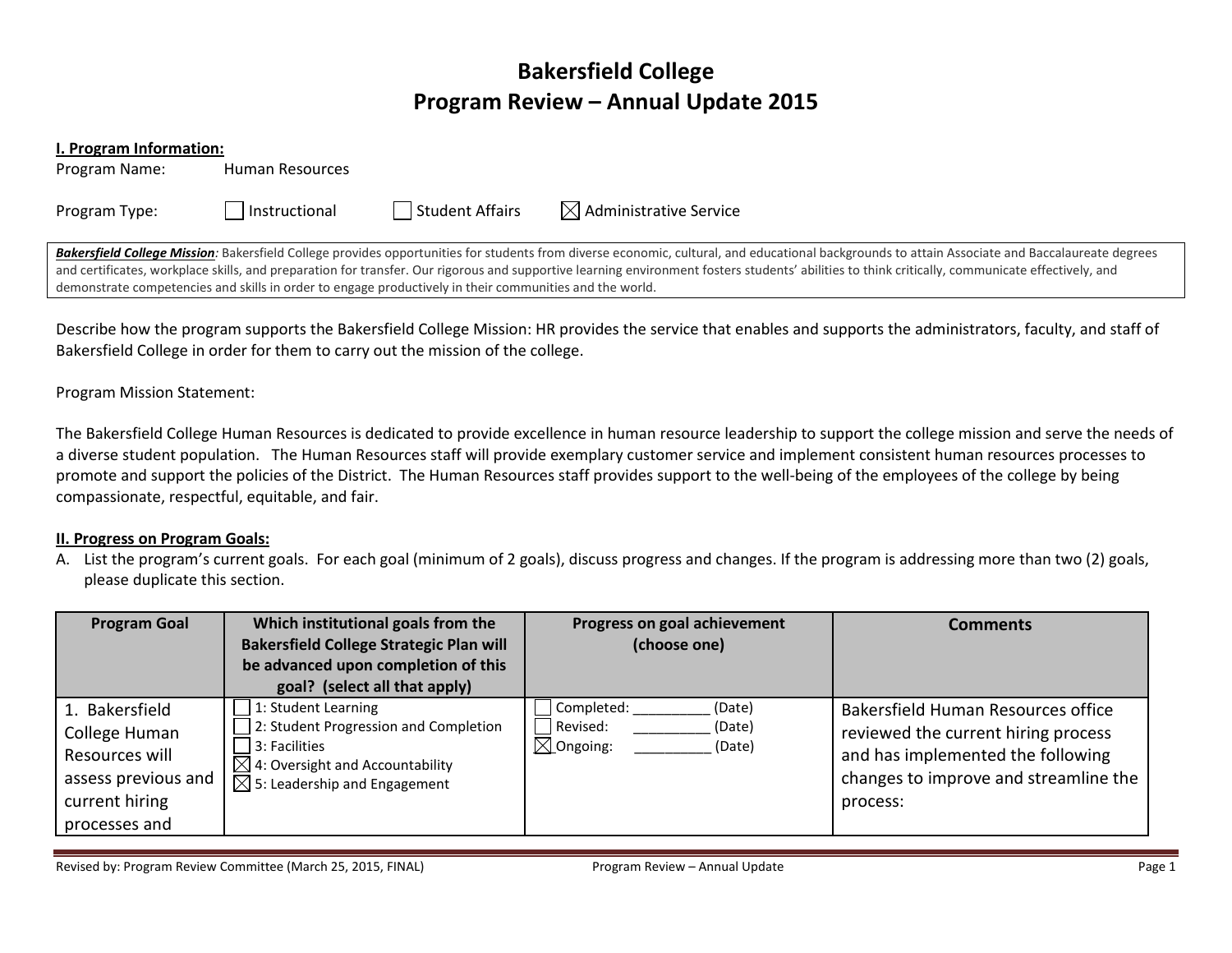| practices. |  | Change in human resources                                     |
|------------|--|---------------------------------------------------------------|
|            |  | leadership to improve the                                     |
|            |  | hiring process and other HR                                   |
|            |  | functions related to Bakersfield                              |
|            |  | College                                                       |
|            |  | Additional staff has been added                               |
|            |  | to human resources to better                                  |
|            |  | address the recruitment of                                    |
|            |  | faculty and staff                                             |
|            |  | For the 2014-15 academic year                                 |
|            |  | human resources facilitated 38                                |
|            |  | faculty, 54 classified, and 16<br>administrative recruitments |
|            |  | In order to streamline and                                    |
|            |  | improve the timeliness of the                                 |
|            |  | hiring process of the student                                 |
|            |  | employment and working                                        |
|            |  | collaboratively with Student                                  |
|            |  | Affairs a ONE STOP SHOP was                                   |
|            |  | created                                                       |
|            |  | Training on hiring processes                                  |
|            |  | was completed for office staff;                               |
|            |  | and an ongoing training process                               |
|            |  | and orientation has been                                      |
|            |  | implemented on a quarterly                                    |
|            |  | basis. This is to ensure that all                             |
|            |  | Bakersfield College Human                                     |
|            |  | Resources staff are cross-                                    |
|            |  | trained to ensure consistency                                 |
|            |  | effective operations and have a                               |
|            |  | full understanding of the hiring                              |
|            |  | process                                                       |
|            |  | The Vice Chancellor, Human                                    |
|            |  | Resources is now the designee                                 |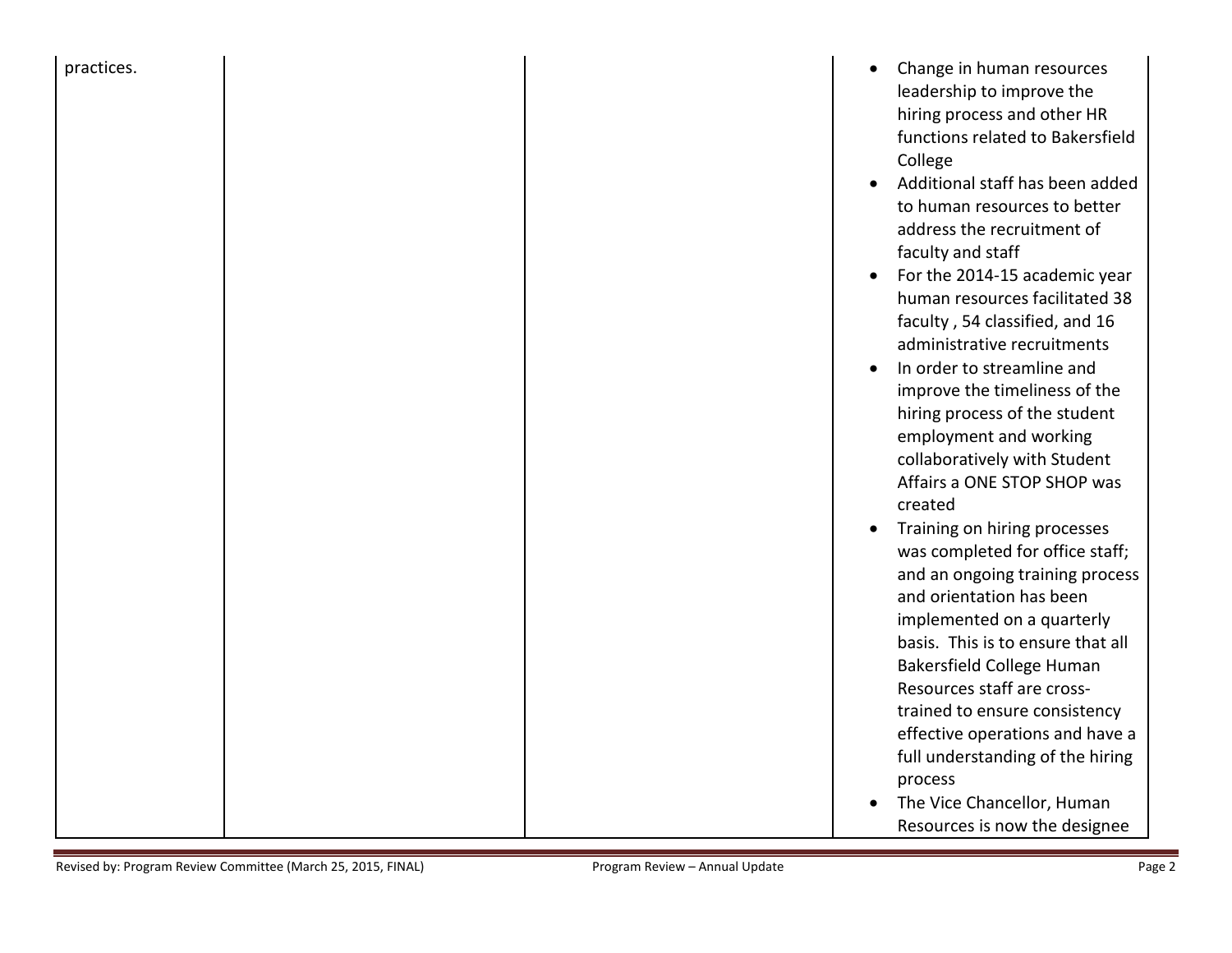|  | to approve replacement,           |
|--|-----------------------------------|
|  | interim, and temporary            |
|  | position requisitions thus        |
|  | reducing processing time          |
|  | Screening committees are          |
|  | facilitated by the Bakersfield    |
|  | <b>College Human Resources</b>    |
|  | office ensuring that timelines    |
|  | are initially completed by the    |
|  | committees and adhered to         |
|  | throughout the process            |
|  | Group sessions on diversity and   |
|  | confidentiality were conducted    |
|  | for faculty screening             |
|  | committees thus reducing the      |
|  | delays in the hiring process      |
|  | HR provided a process and         |
|  | structure to ensure that          |
|  | screening committee timelines     |
|  | were adhered to                   |
|  | In order to meet the timelines    |
|  | of various committees, human      |
|  | resources flexed work             |
|  | schedules to meet the needs of    |
|  | the college                       |
|  | Cross training all staff in the   |
|  | recruitment all areas such as     |
|  | certified to complete livescan    |
|  | processing to improve             |
|  | customer service                  |
|  | Implemented an evaluation         |
|  | plan that includes a survey that  |
|  | will be provided to all screening |
|  | committee members to assess       |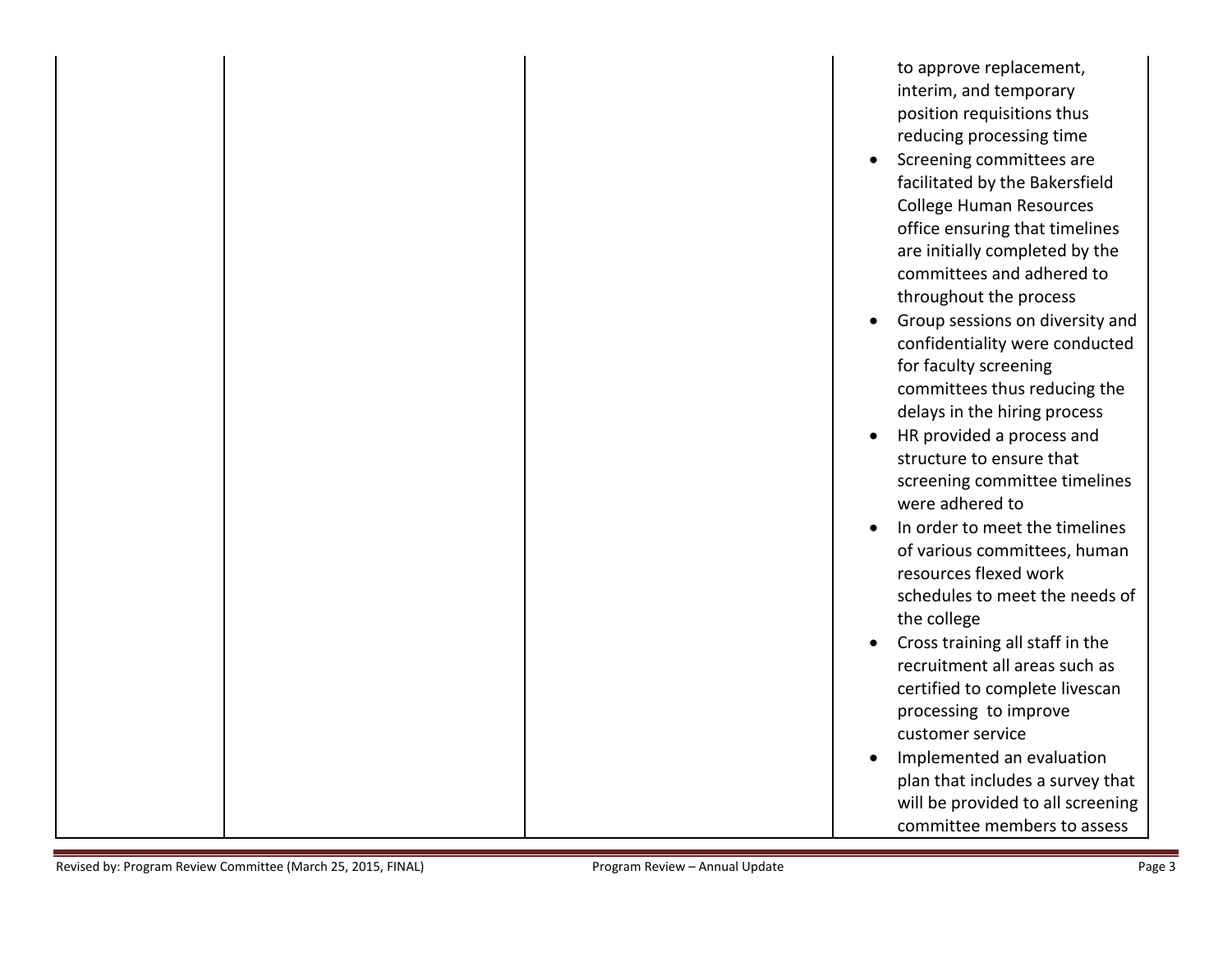|                                                        |                                                                                                                                                              |                                                                                      | the annual surveys on<br>employment will be sent out<br>each year to all committee<br>members who have served on<br>screening committees to reflect<br>the overall outcome of the<br>process and identifying areas or<br>improvement needed<br>Improvements have been made<br>to People Admin, our online<br>application system<br>District will assess applicant<br>pool and retention rates of<br>management staff<br>Human resources engagement<br>with faculty on commitment to<br>openness to communicate on<br>recruitment statuses and<br>accountability of delays in the<br>employment processes |
|--------------------------------------------------------|--------------------------------------------------------------------------------------------------------------------------------------------------------------|--------------------------------------------------------------------------------------|----------------------------------------------------------------------------------------------------------------------------------------------------------------------------------------------------------------------------------------------------------------------------------------------------------------------------------------------------------------------------------------------------------------------------------------------------------------------------------------------------------------------------------------------------------------------------------------------------------|
| 2. Accuracy of<br>Information and<br><b>Timeliness</b> | 1: Student Learning<br>2: Student Progression and Completion<br>3: Facilities<br>$\boxtimes$ 4: Oversight and Accountability<br>5: Leadership and Engagement | Completed: _______<br>(Date)<br>Revised:<br>(Date)<br>$\boxtimes$ Ongoing:<br>(Date) | Bakersfield College Human Resources<br>office reviewed and implemented<br>training to provide the Bakersfield<br>College community with accurate<br>information in a timely manner by<br>doing the following:<br>Change in human resources<br>leadership to improve the<br>hiring process and other HR<br>functions related to Bakersfield<br>College<br>Trained current and new staff                                                                                                                                                                                                                   |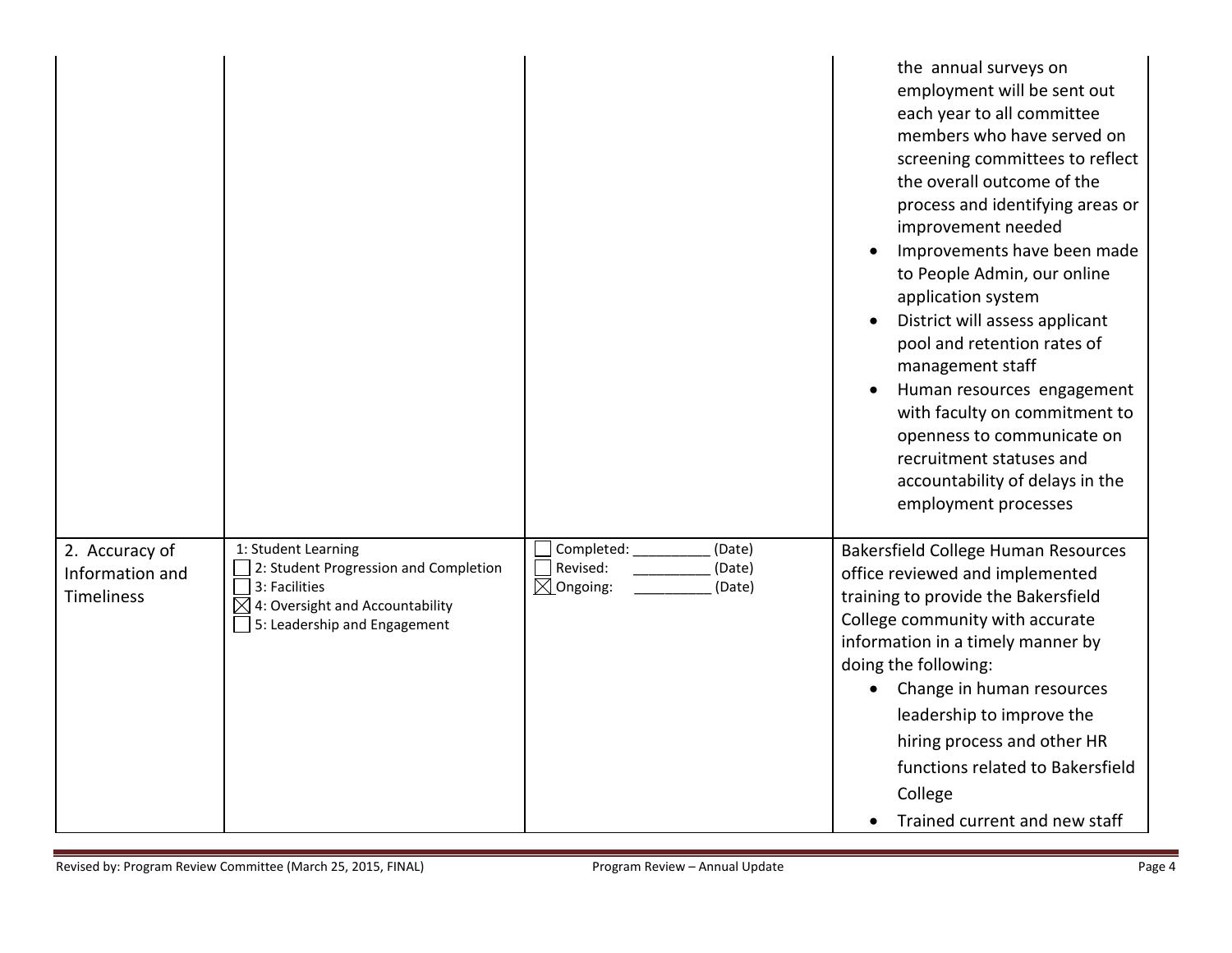| on processes and procedures to          |
|-----------------------------------------|
| respond accurately to                   |
| questions and inquiries                 |
| Implementation of district-wide         |
| human resources procedures              |
| website housed on the district          |
| web page. The new online                |
| procedures manual addresses             |
| all major employment                    |
| procedures for district-wide            |
| consistency                             |
| Human Resources team to                 |
| include representation from             |
| the district office, payroll,           |
| information technology, and             |
| the college managers meets              |
| regularly to discuss, analyze,          |
| and implement consistent and            |
| accurate information in a               |
| timely manner                           |
| Human resources manager to<br>$\bullet$ |
| create a blog for informational         |
| purposes and to make                    |
| personnel aware that they can           |
| access the district human               |
| resources website for process           |
| and procedures information              |
| Link on Inside BC to district           |
| human resources procedures              |
| website                                 |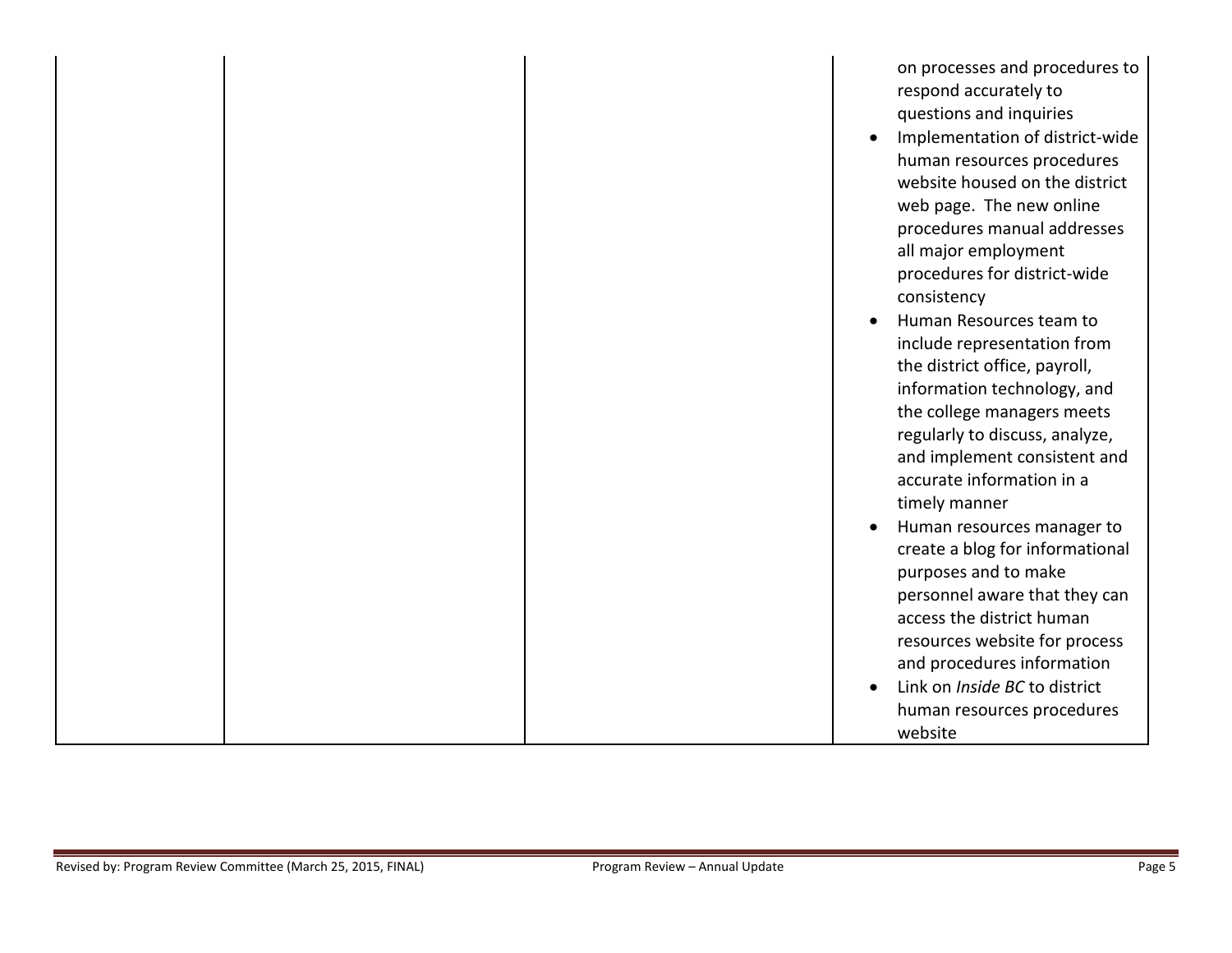## B. List new or revised goals (if applicable)

| <b>New/Replacement Program Goal</b>                                                                                                                                         | Which institutional goals will be advanced upon<br>completion of this goal? (select all that apply)                                                          | <b>Anticipated Results</b>                                                                                                                                                                                                                                                   |
|-----------------------------------------------------------------------------------------------------------------------------------------------------------------------------|--------------------------------------------------------------------------------------------------------------------------------------------------------------|------------------------------------------------------------------------------------------------------------------------------------------------------------------------------------------------------------------------------------------------------------------------------|
| Human Resources Blog/Increase<br>communication and transparency of human<br>resources by creating an informational blog                                                     | 1: Student Learning<br>2: Student Progression and Completion<br>3: Facilities<br>4: Oversight and Accountability<br>$\boxtimes$ 5: Leadership and Engagement | Awareness of the services, benefits<br>and protocol of the human resources<br>department locally and district-wide<br>Accurate information<br>Provide updates on district changes in<br>a timely manner (for example changes<br>in benefits, salary schedules,<br>contracts) |
| Which institutional goals will be advanced upon<br><b>New/Replacement Program Goal</b>                                                                                      |                                                                                                                                                              | <b>Anticipated Results</b>                                                                                                                                                                                                                                                   |
|                                                                                                                                                                             | completion of this goal? (select all that apply)                                                                                                             |                                                                                                                                                                                                                                                                              |
| Human Resources Survey/Evaluate customer<br>satisfaction of human resources services by<br>developing a survey to be distributed by the<br>end of the Spring, 2016 semester | 1: Student Learning<br>2: Student Progression and Completion<br>3: Facilities<br>$\boxtimes$ 4: Oversight and Accountability<br>5: Leadership and Engagement | Data strand to assess the overall<br>evaluation of the human resources<br>department                                                                                                                                                                                         |
| <b>New/Replacement Program Goal</b>                                                                                                                                         | Which institutional goals will be advanced upon                                                                                                              | <b>Anticipated Results</b>                                                                                                                                                                                                                                                   |
|                                                                                                                                                                             | completion of this goal? (select all that apply)                                                                                                             |                                                                                                                                                                                                                                                                              |
| Improvement of the human resources<br>facilities                                                                                                                            | 1: Student Learning<br>2: Student Progression and Completion<br>3: Facilities<br>4: Oversight and Accountability<br>5: Leadership and Engagement             | To ensure the integrity of<br>confidentiality<br>Provide facilities for student lab for<br>student employment                                                                                                                                                                |

## **III. Trend Data Analysis:**

Highlight *any significant changes* in the following metrics and discuss what such changes mean to your program.

A. Changes in student demographics (gender, age and ethnicity).

*Human Resources Vice Chancellor developed an EEO plan for the District and will constitute an EEO committee and we have appointees from BC to that ad hoc committee now. Job placement has been intentional in developing student positions to increase employment opportunities for low income students. Seeking, developing, and securing employment for at-risk, low income, and former foster youth students. Developing students skills to be competitive in the work force and in engage in student activities for goal attainment.*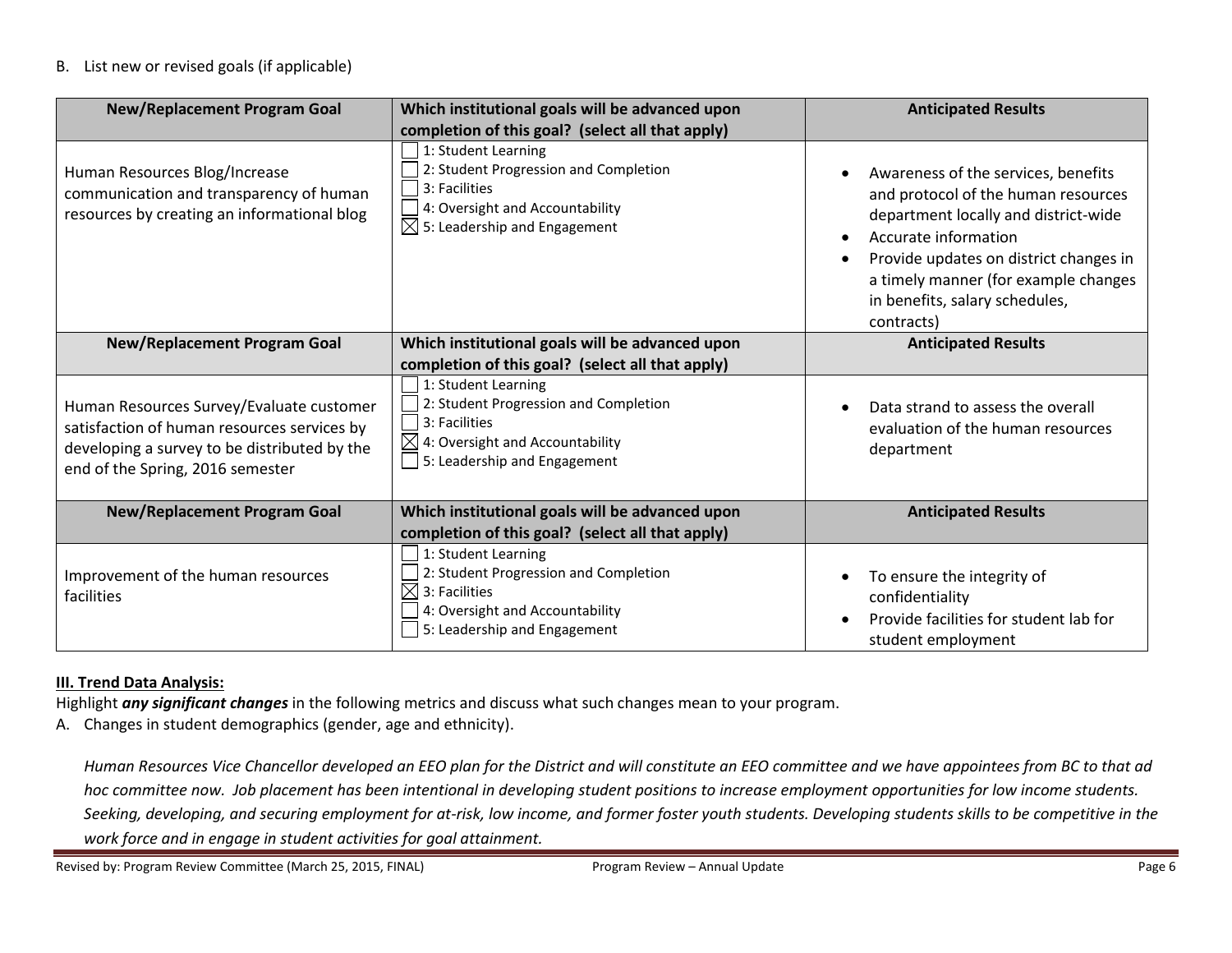B. Changes in enrollment (headcount, sections, course enrollment and productivity).

*Bakersfield College is in a growth mode. There has been an increase in recruitments for all classifications. This is due to FON increase, categorical monies, and grants. There has been a significant increase to recruitment and employee processing.*

- C. Success and retention for face-to-face, as well as online/distance courses.
- D. Changes in the achievement gap and disproportionate impact (Equity).

*Human resources is collaborating with EODAC committee on trainings and inclusiveness of diversity in hiring practices.* 

| Fall<br><b>Bakersfield College</b><br>2010 |     | Fall<br>2011 |     | Fall<br>2012 |     | Fall<br>2013 |     | Fall<br>2014 |     |     |
|--------------------------------------------|-----|--------------|-----|--------------|-----|--------------|-----|--------------|-----|-----|
|                                            | #   | $\%$         | #   | $\%$         | s   | %            | ä   | %            | s   | %   |
| <b>Employee Type</b>                       |     |              |     |              |     |              |     |              |     |     |
| Admin/Mgmt                                 | 29  | 3%           | 29  | 4%           | 29  | 4%           | 27  | 4%           | 34  | 5%  |
| <b>Contract Faculty</b>                    | 252 | 31%          | 249 | 32%          | 251 | 35%          | 249 | 35%          | 245 | 32% |
| <b>Adjunct Faculty</b>                     | 287 | 35%          | 242 | 32%          | 207 | 29%          | 215 | 30%          | 261 | 34% |
| <b>Classified Staff</b>                    | 250 | 31%          | 246 | 32%          | 229 | 32%          | 224 | 31%          | 223 | 29% |
| <b>Total BC Employees</b>                  | 818 |              | 766 |              | 716 |              | 715 |              | 763 |     |
| <b>Employee Gender</b>                     |     |              |     |              |     |              |     |              |     |     |
| Female                                     |     | 57%          |     | 58%          |     | 56%          |     | 56%          |     | 55% |
| Male                                       |     | 43%          |     | 42%          |     | 44%          |     | 44%          |     | 45% |
| <b>Employee Age</b>                        |     |              |     |              |     |              |     |              |     |     |
| Less than 40                               |     | 25%          |     | 25%          |     | 24%          |     | 24%          |     | 25% |
| $40 - 54$                                  |     | 39%          |     | 39%          | 37% |              | 39% |              | 38% |     |
| $55+$                                      | 36% |              |     | 36%          | 38% |              | 37% |              | 37% |     |
| <b>Employee Race &amp; Ethnicity</b>       |     |              |     |              |     |              |     |              |     |     |
| African American                           |     | 5%           |     | 5%           |     | 4%           |     | 4%           |     | 5%  |
| American Indian                            |     | 1%           |     | 1%           |     | 1%           |     | 1%           |     | 1%  |
| Asian/Filipino/Pac. Isl.                   | 2%  |              |     | 3%           |     | 4%           | 4%  |              |     | 5%  |
| Hispanic                                   | 18% |              |     | 20%          |     | 21%          |     | 22%          |     | 21% |
| White                                      | 67% |              |     | 65%          | 66% |              |     | 64%          |     | 64% |
| Unknown                                    | 6%  |              |     | 6%           |     | 5%           |     | 4%           |     | 4%  |

**Bakersfield College** Employee Profiles - Fall 2010 through Fall 2014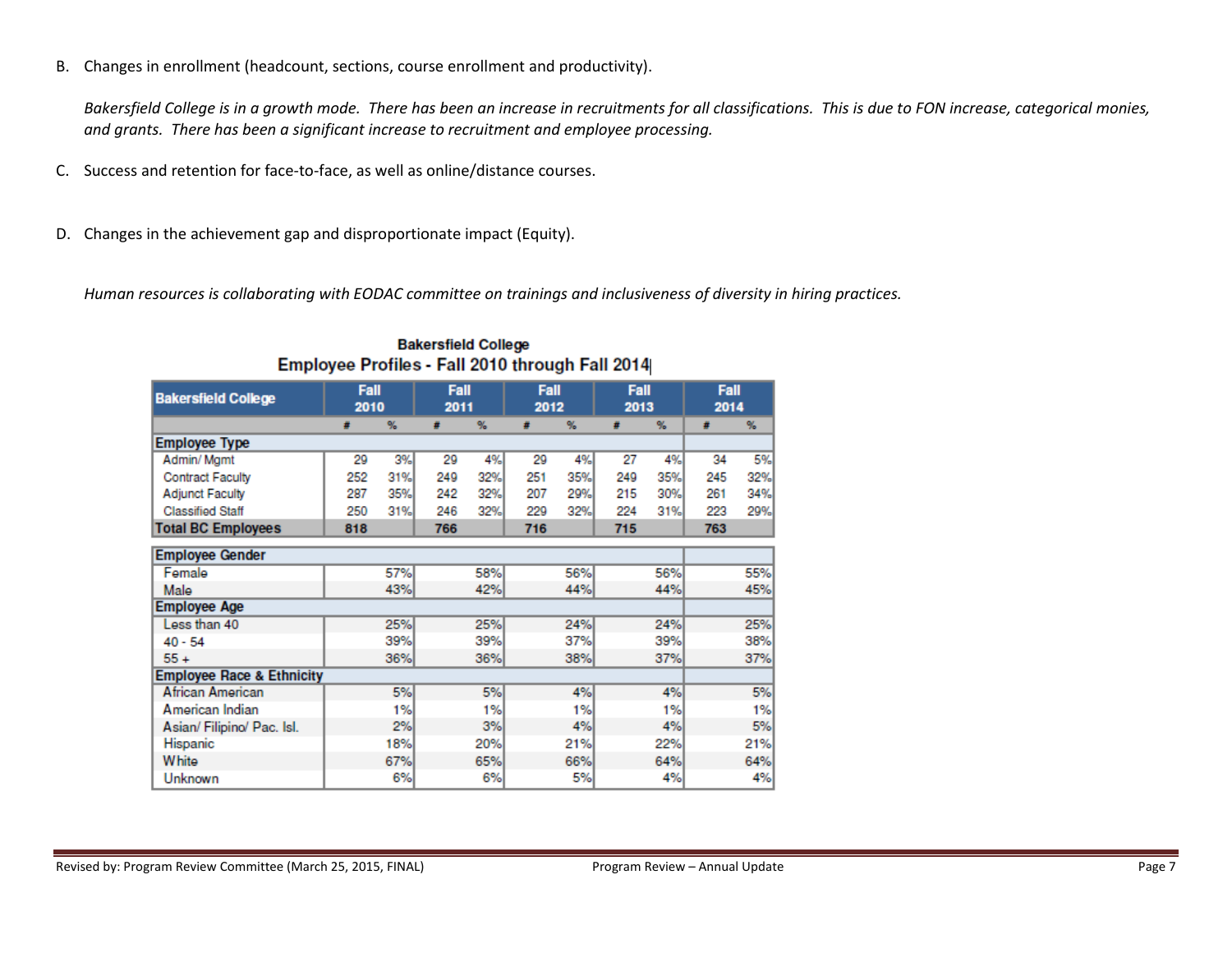E. Other program-specific data that reflects significant changes *(please specify or attach).* All Student Affairs and Administrative Services should respond.

*In the next survey, I expect to see an increase in the positive responses related to the perception of the human resources department at Bakersfield College due to the commitment and goals that I have set for myself and my staff members as well as the goals set by the Vice Chancellor, Human Resources for our department as a whole. I have been proactive and responsive to problem solving with other staff and departments to identify and implement resolutions in a timely manner.*

# **IV. Program Assessment (focus on most recent year):**

A. How did your outcomes assessment results inform your program planning? Use bullet points to organize your response.

*The Bakersfield College Human Resources Survey completed in 2013 reflected that "In general, screening committee participants indicated their committee work was a positive experience. In general, 70% or more of the respondents agreed or strongly agreed with all of the statements. The statement that received the highest agreement was "I felt comfortable voicing my opinion about the candidates" (92%). The statement that received the lowest agreement was "The current hiring process results in BC making the best possible hires" (70%)."*

*Hiring Process Assessment*

- *Hiring practices not at satisfactory level*
- *Timelines not adhered to*
- *Lack of consistency across committee process*

## *Accuracy of Information and Timeliness*

- *Monitored questions received by human resources*
- *Identified areas that lacked knowledge*
- *People Admin our online application system inefficient*
- B. How did your outcomes assessment results inform your resource requests? The results should support and justify resource requests.

*Additional staff of 2 positions for increased volume and complexity.*

*Human Resources staff district-wide engaged in correcting the People Admin inefficiencies and is actively working to continue to improve and support the system.*

*Streamlining the hiring the practices of student employment and all other employees.*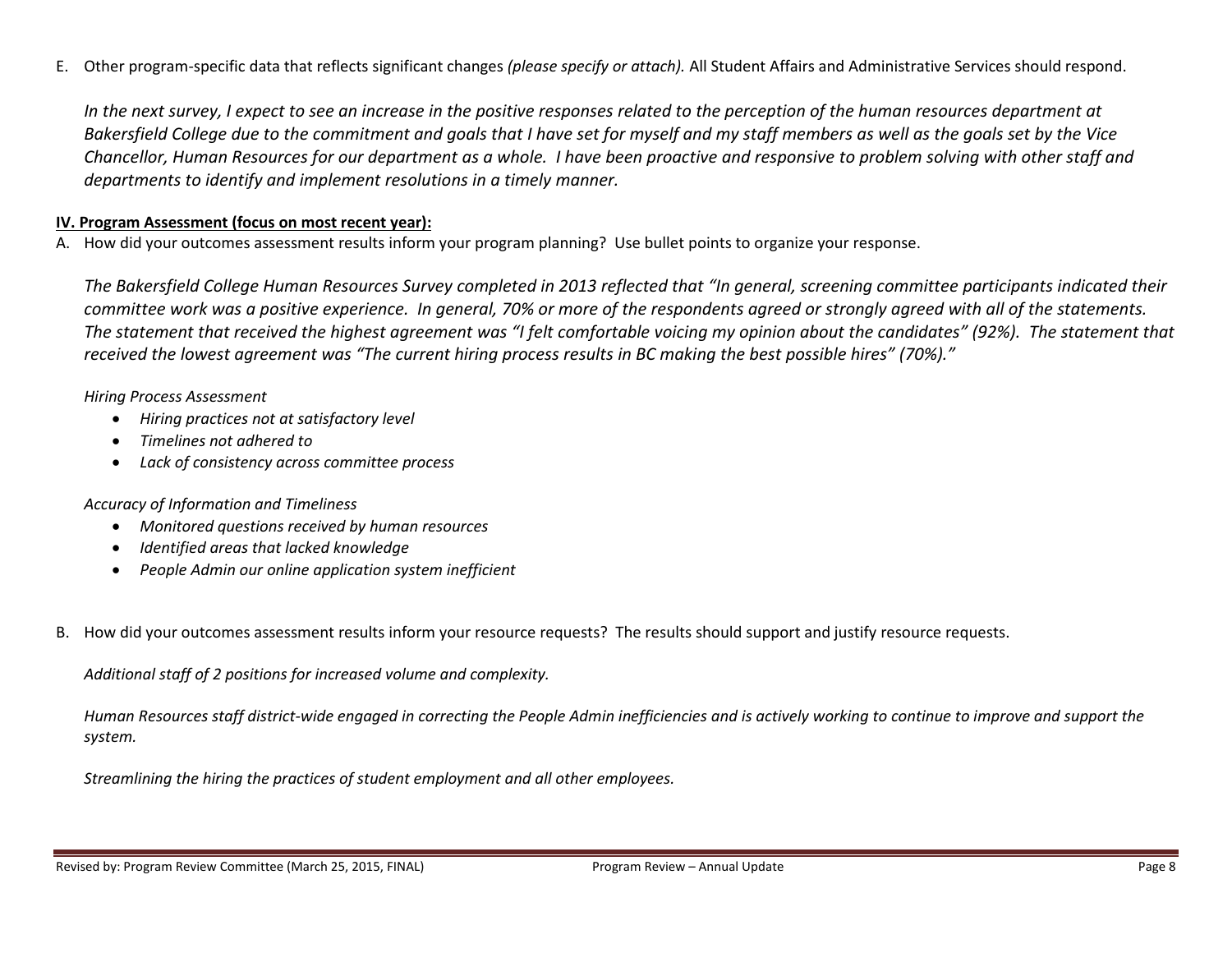- C. How do course level student learning outcomes align with program learning outcomes? Instructional programs can combine questions C and D for one response (SLO/PLO/ILO).
- D. How do the program learning outcomes or Administrative Unit Outcomes align with Institutional Learning Outcomes? All Student Affairs and Administrative Services should respond.

*The Administrative Unit Outcomes aligned with ILO by absorbing the student employment process. Students who are employed on campus have higher retention rates and are more likely to obtain their educational goals. By absorbing student employment, the college human resources office gained operational efficiency by streamlining process for students and staff, and provided a higher degree of oversight and accountability.*

*As the responsible department for hiring all employees it aids the institution in meeting all the institutional learning outcomes.*

## *Institutional Learning Outcomes*:

*Think: Think critically and evaluate sources and information for validity and usefulness. Communicate: Communicate effectively in both written and oral forms. Demonstrate: Demonstrate competency in a field of knowledge or with job-related skills. Engage: Engage productively in all levels of society – interpersonal, community, the state and the nation, and the world.*

E. Describe *any significant changes* in your program's strengths since last year.

*The human resources department added 2 additional staff at Bakersfield College to meet the needs of the college campus and support the district human resources functions. This created a win-win situation district-wide.*

*Student employment has been streamlined by relocating job placement in the human resources office. Increased efficiency, turnaround time, and transparency.*

*District DO VCHR fulfilled the District compensation philosophy to attract, retain, and reward new faculty, staff and management.*

*Results: Faculty are ranked #1 in initial placement compensation from being 55Th in the State. Faculty are ranked #2 in the state when comparing KCCD 15 step schedule and the 15 step comparison that comes from being ranked at 35th or lower in the state. District will assess the effects of this schedule on attracting and retaining excellent faculty at all three colleges. Maintained outstanding health and welfare benefits through contract negotiations that district would charge on average \$4,000 out of pocket premium contribution.* 

*Classified salary schedule was restructured: Outcome attracting and retaining excellent staff with compensation growth for 15 steps vs. no step growth for all classified employees between service years 6 and 10. Maintained outstanding health and welfare benefits through contract negotiations that district would charge on average \$4,000 out of pocket premium contribution. District will assess applicant pools and retention rates of classified staff.*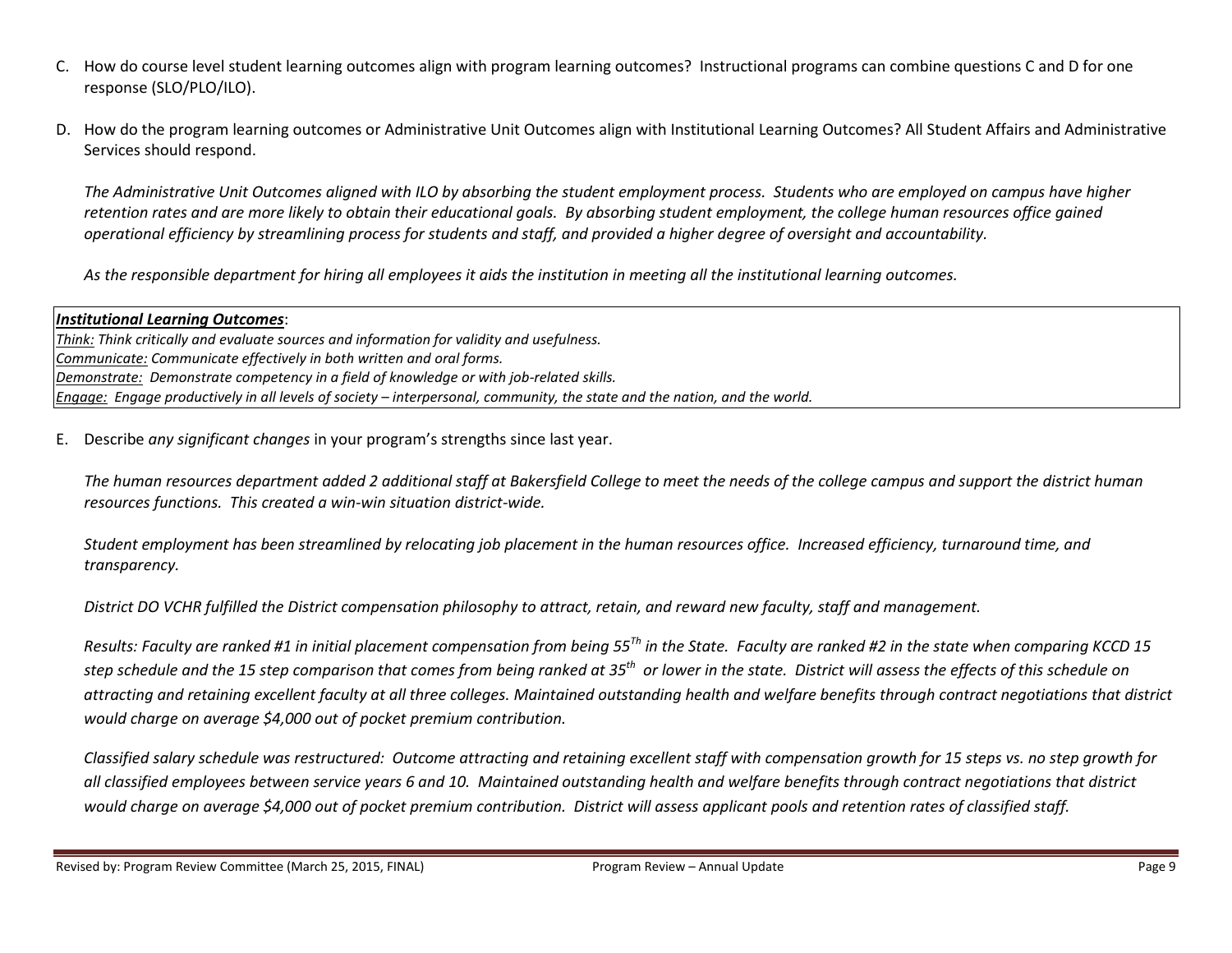*Management salaries: After a 9 year absence of any market adjustment, the District approved a restructured salary schedule which will bring the District in compensation alignment with comparable multi-college districts that have three colleges and/or are with +/- 1,000 FTES. Maintained outstanding health and welfare benefits through contract negotiations that district would charge on average \$4,000 out of pocket premium contribution.* 

*Vice Chancellor, Human Resources engaged the campus in supporting the removal of unsatisfactory employees both through a combination of difficult disciplinary hearings and humane formal settlement agreements.*

*Vice Chancellor, Human Resources and Bakersfield College Human Resources Manager met with Academic Senate on January 28, 2015 to correct the inaccurate information regarding recruitment statuses and accountability of delays in the employment processes.*

F. Describe *any significant changes* in your program's weaknesses since last year.

*Human resources significantly increased professional development and training. Customer service will be assessed in the next survey and it is anticipated that customer service will show an improvement.*

G. If applicable, describe any unplanned events that affected your program.

**V. Assess Your Program's Resource Needs:** To request resources (staff, faculty, technology, equipment, budget, and facilities), please fill out the appropriate form.<https://committees.kccd.edu/bc/committee/programreview>

- A. Human Resources and Professional Development:
	- 1. If you are requesting any additional positions, explain briefly how the additional positions will contribute to increased student success. Include upcoming retirements or open positions that need to be filled.
	- 2. Professional Development:
		- a. Describe briefly the effectiveness of the professional development your program has been engaged in (either providing or attending) during the last year, focusing on how it contributed to student success.

*The human resources manager has been fully engaged in the following committees and professional development opportunities:*

- *Admin Council*
- *President's Cabinet*
- *Bakersfield College Professional Development Committee*
- *Bakersfield College Safety Committee*
- *Title IX Coordinator Certification*
- *ACHRO*
- *Student Employment Conference*
- *FRISK Training*
- *Sexual Harassment Training*
- *Faculty Hiring Workshop*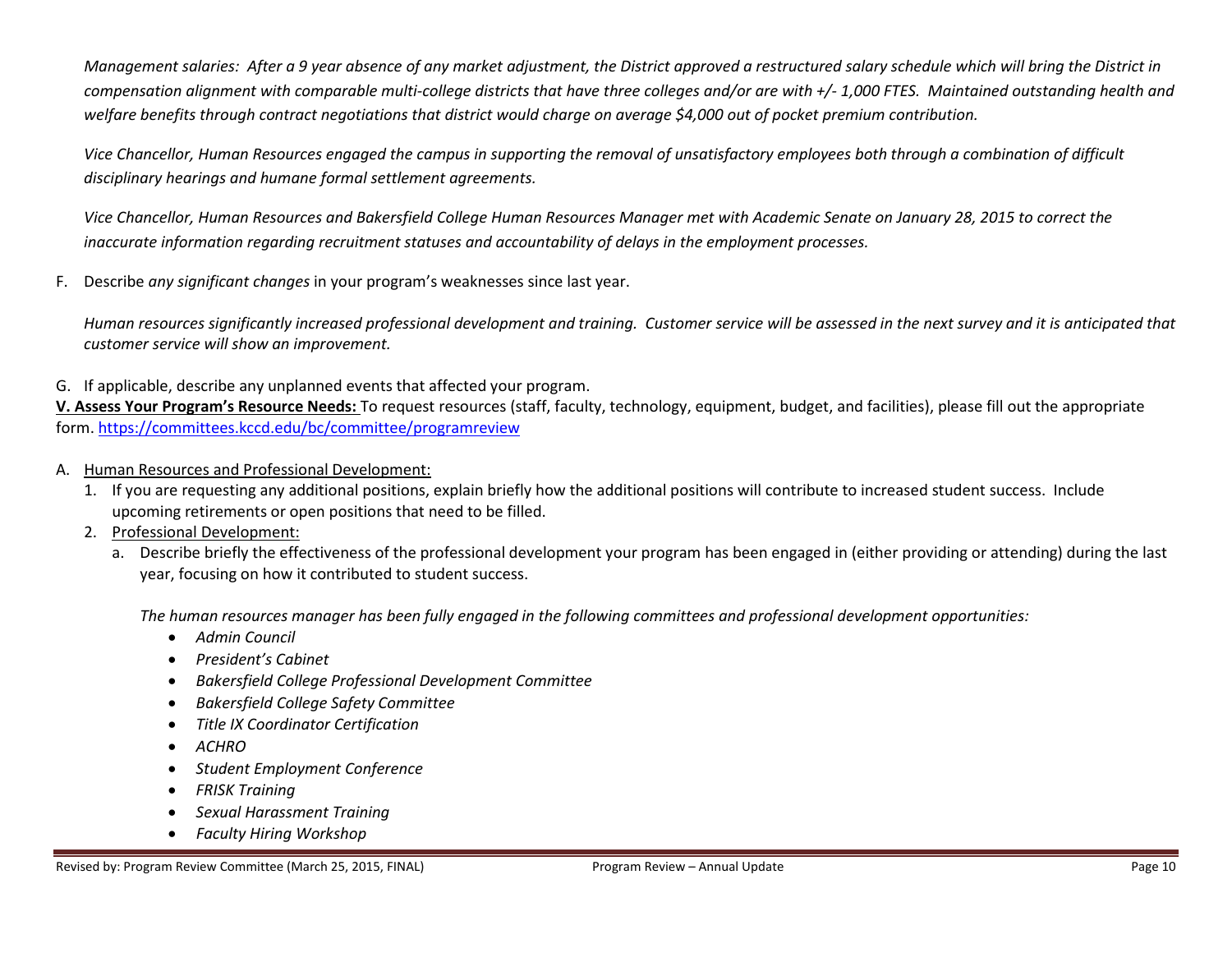- *Adjunct Orientation*
- *EODAC Committee*
- *Students of Concern Committee*

*The human resources manager will attend the HR Leadership Training Academy provided by the Association of Chief Human Resources Officers (ACHRO) consortium.*

*Vice Chancellor, Human Resources presenting information on collective bargaining agreement training and unrepresented compensation on the Bakersfield College Campus.*

*Benefits workshops provided by District Office Benefits Specialist on the Bakersfield College Campus.*

*Vice Chancellor, Human Resources visited campus presenting information on collective bargaining agreement training and unrepresented compensation.*

b. What professional development opportunities and contributions can your program make to the college in the future?

*The district has an expansive staff development training catalog available for development opportunities at the college.*

*Title IX and VAWA Training*

*Sexual Harassment Training*

*New employee orientations provided by the district* 

- *Student employment orientations and workshops*
- *Onsite human resources processes training for all clerical staff*
- *Human resources manager participates on the BC Professional Development Committee*
- *Promote LCW professional development opportunities to all management staff*

*Continue to promote group screening committee trainings*

*Faculty Hiring Workshop*

*Continued presentations from district human resources staff providing information for transparency*

*For the growth of the Bakersfield College human resources department, participate in district trainings and professional development*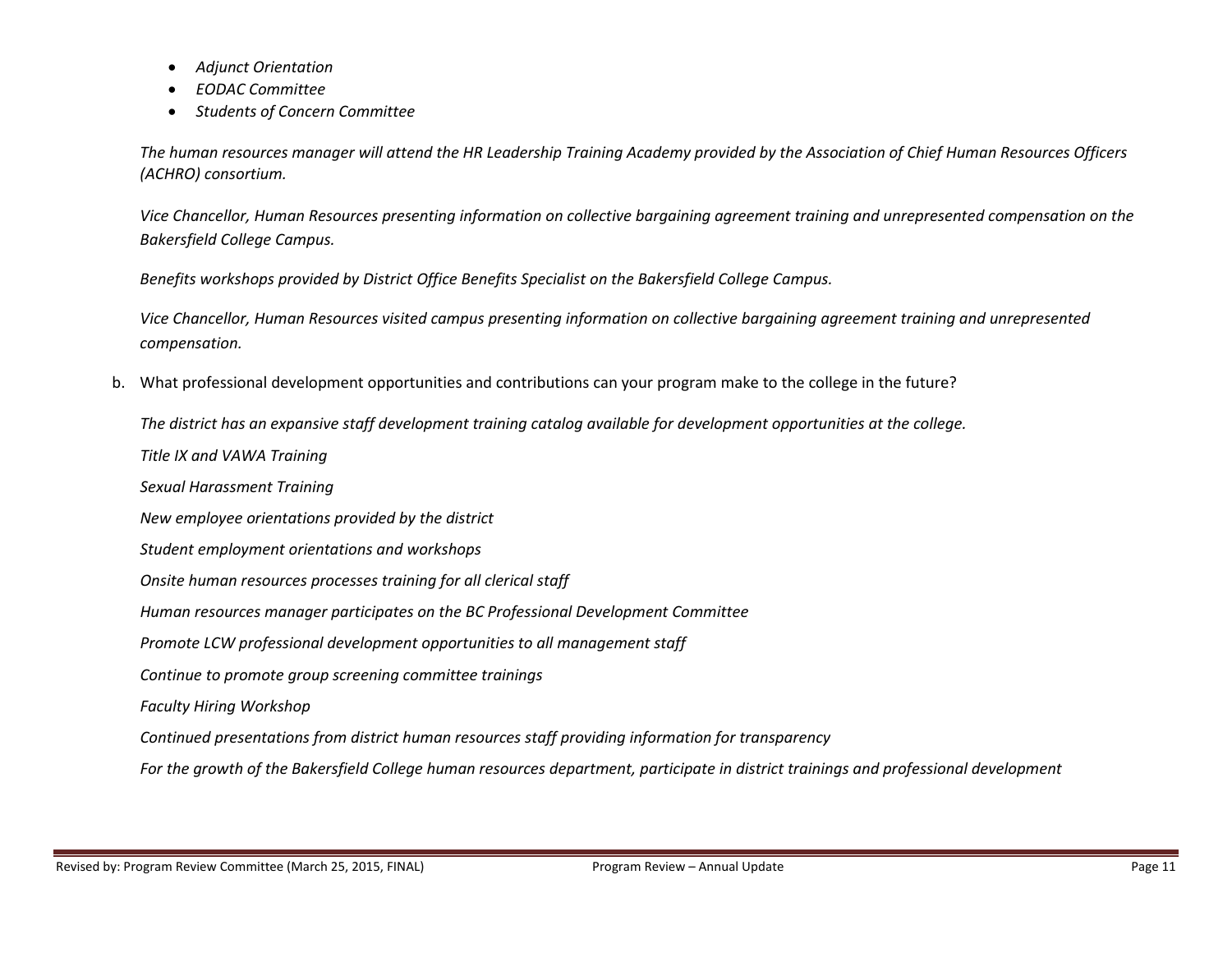- B. Facilities:
	- 1. How have facilities' maintenance, repair or updating affected your program in the past year as it relates to student success?

The location of the Bakersfield College Human Resources Office is not conducive to the services that it provides. Our department does not have the space *to provide for confidential employee services. Our conference room and testing room where we handle confidential meetings is in the middle of another department which employees have communicated that this makes them uncomfortable to walk through a group of employees for such things as interviews and human resources discussions. It is the desire of our department to have a location that provides the privacy to all employees on the campus. The location of these rooms causes a time lag having human resources staff having to leave the office to escort potential applicants to the different locations for the interview process.*

*Student employment is affected having to locate the job placement lab in an area outside of the human resources department.*

2. How will your Facilities Request for next year contribute to student success?

*Moving the location to a larger and more confidential area will allow for human resources to provide services without interruptions. Therefore, employees and students will be hired even more expedient to serve the needs of the campus overall while maintaining the integrity of confidentiality.*

*Provide an area to serve the large number of student employees that are serviced under human resources. Between the dates of July 1, 2015 – September 18, 2015, human resources provided general employment services to 1,370 students, 658 students received job coaching by our Job Development Specialist, 160 participated in workshops, and 368 students were placed in campus employment. Our job placement lab is located in a room outside of the department and it is difficult to manage the student workers who assist in the lab.* 

*The equipment used for student workshops is currently stored and is not easily accessible to utilize under the current structure.*

- C. Technology and Equipment:
	- 1. Understanding that some programs teach in multiple classrooms, how has new, repurposed or existing technology or equipment affected your program in the past year as it relates to student success?
	- 2. How will your new or repurposed classroom, office technology and/or equipment request contribute to student success?

*Additional skype equipment has been added to reduce the length of time for recruitment processing. Increase the use of technology for office staff by providing additional computer screens and the addition of a color printer.*

3. Discuss the effectiveness of technology used in your area to meet college strategic goals.

*Increased training in the area of reporting to support administration.*